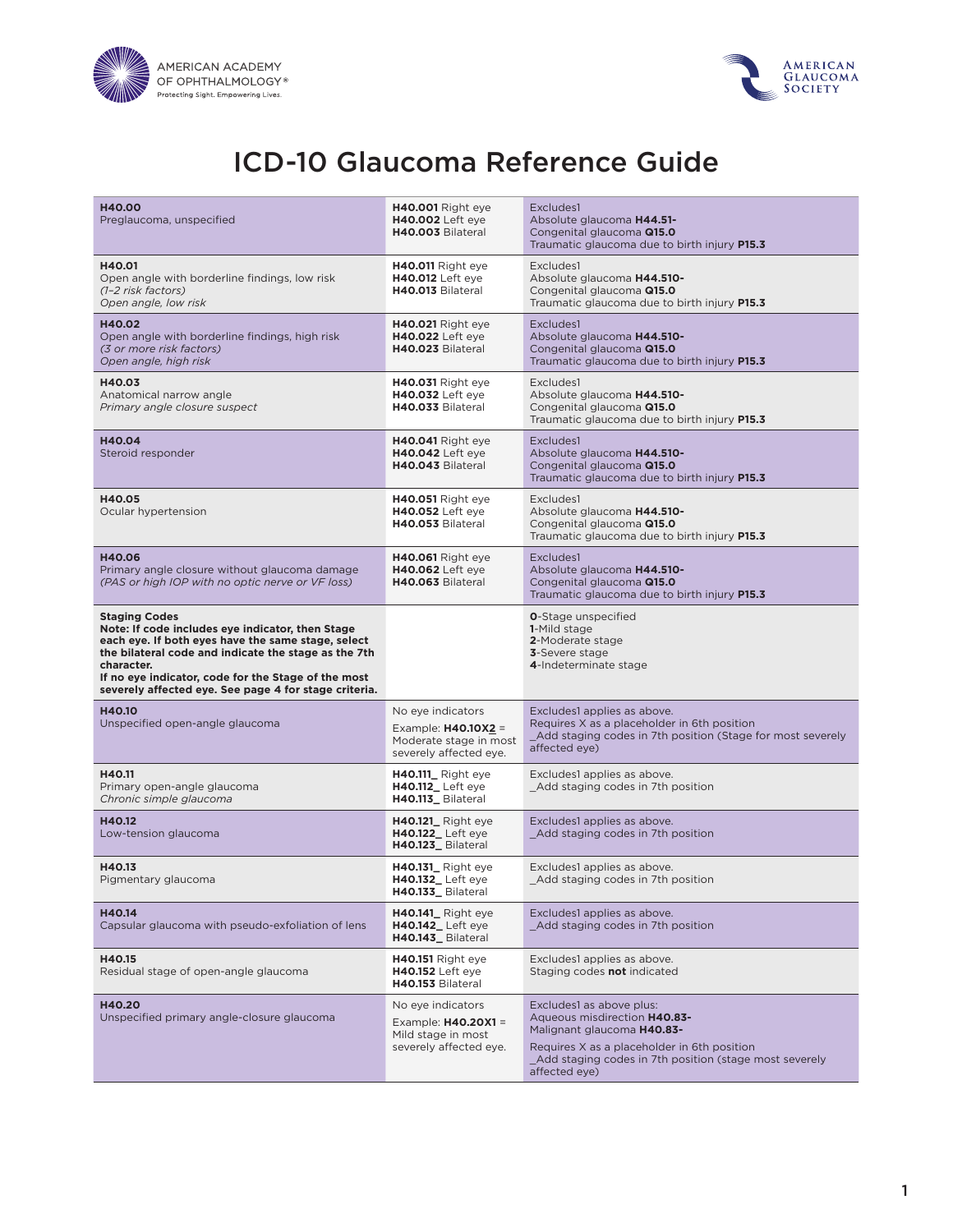



| H40.21<br>Acute angle-closure glaucoma attack<br>Acute angle-closure glaucoma crisis                                                                                                                                                                                                                                                                                                          | H40.211 Right eye<br><b>H40.212</b> Left eye<br>H40.213 Bilateral                                                          | Excludes1 as above plus:<br>Aqueous misdirection H40.83-<br>Malignant glaucoma H40.83-<br>Staging codes not indicated                                                                                                                                                                                                                  |
|-----------------------------------------------------------------------------------------------------------------------------------------------------------------------------------------------------------------------------------------------------------------------------------------------------------------------------------------------------------------------------------------------|----------------------------------------------------------------------------------------------------------------------------|----------------------------------------------------------------------------------------------------------------------------------------------------------------------------------------------------------------------------------------------------------------------------------------------------------------------------------------|
| H40.22<br>Chronic angle-closure glaucoma                                                                                                                                                                                                                                                                                                                                                      | <b>H40.221_</b> Right eye<br><b>H40.222_Left eye</b><br>H40.223_Bilateral                                                  | Excludes1 as above plus:<br>Aqueous misdirection H40.83-<br>Malignant glaucoma H40.83-<br>Add staging codes in 7th position                                                                                                                                                                                                            |
| H40.23<br>Intermittent angle-closure glaucoma                                                                                                                                                                                                                                                                                                                                                 | <b>H40.231</b> Right eye<br><b>H40.232</b> Left eye<br>H40.233 Bilateral                                                   | Excludes1 as above plus:<br>Aqueous misdirection H40.83-<br>Malignant glaucoma H40.83-<br>Staging codes not indicated                                                                                                                                                                                                                  |
| H40.24<br>Residual stage of angle-closure glaucoma                                                                                                                                                                                                                                                                                                                                            | H40.241 Right eye<br><b>H40.242</b> Left eye<br>H40.243 Bilateral                                                          | Excludes1 as above plus:<br>Aqueous misdirection H40.83-<br>Malignant glaucoma H40.83-<br>Staging codes <b>not</b> indicated                                                                                                                                                                                                           |
| H40.3<br>Glaucoma secondary to eye trauma                                                                                                                                                                                                                                                                                                                                                     | H40.31X_Right eye<br><b>H40.32X_Left eye</b><br>H40.33X_Bilateral<br>Example: $H40.31X3 =$<br>right eye, severe stage      | Excludes1 for H40<br>Code also underlying condition<br>Requires X as a placeholder in 6th position<br>Add staging codes in 7th position                                                                                                                                                                                                |
| H40.4<br>Glaucoma secondary to eye inflammation                                                                                                                                                                                                                                                                                                                                               | <b>H40.41X_Right eye</b><br>H40.42X_Left eye<br>H40.43X_Bilateral<br>Example:<br>$H40.43X2 =$ both eyes,<br>moderate stage | Excludes1 for H40<br>Code also underlying condition<br>Requires X as a placeholder in 6th position<br>Add staging codes in 7th position                                                                                                                                                                                                |
| H40.5<br>Glaucoma secondary to other eye disorders<br>Underlying conditions, refer to:<br>H34- Retinal vascular occlusions<br><b>E10.39</b> Diabetes Type 1 complicated<br><b>E11.39</b> Diabetes Type 2 complicated<br>H25, 26, 27, 28- Disorders of lens<br>T85.2- Disorders of IOL<br>H59.89 Disorders after other ocular sx<br><b>D31-</b> Neoplasms, benign<br>C69- Neoplasms, malignant | H40.51X_Right eye<br><b>H40.52X_Left eye</b><br>H40.53X_Bilateral                                                          | Excludes1 for H40<br>Code also underlying eye disorder<br>Requires X as a placeholder in 6th position<br>_Add staging codes in 7th position                                                                                                                                                                                            |
| H40.6<br>Glaucoma secondary to drugs<br>Additional codes for drugs:<br><b>T49.5x5(ADS)</b> Topical steroids<br><b>T38.0X5(ADS)</b> Systemic steroids<br>T43.3X5(ADS) Psychotropic drugs                                                                                                                                                                                                       | H40.61X_Right eye<br><b>H40.62X_Left eye</b><br>H40.63X_Bilateral                                                          | Excludes1 for H40<br>Use additional code for adverse effect, if applicable, to iden-<br>tify drug (T36-T50)<br>Requires X as a placeholder in 6th position<br>Add staging codes in 7th position                                                                                                                                        |
| H40.81<br>Glaucoma with increased episcleral venous pressure                                                                                                                                                                                                                                                                                                                                  | <b>H40.811</b> Right eye<br><b>H40.812</b> Left eye<br>H40.813 Bilateral                                                   | Excludes1 for H40<br>Staging codes not required                                                                                                                                                                                                                                                                                        |
| H40.82<br>Hypersecretion glaucoma                                                                                                                                                                                                                                                                                                                                                             | H40.821 Right eye<br><b>H40.822</b> Left eye<br>H40.823 Bilateral                                                          | Excludes1 for H40<br>Staging codes not required                                                                                                                                                                                                                                                                                        |
| H40.83<br>Aqueous misdirection<br>Malignant glaucoma                                                                                                                                                                                                                                                                                                                                          | <b>H40.831 Right eye</b><br><b>H40.832</b> Left eye<br>H40.833 Bilateral                                                   | Excludes1 for H40<br>Staging codes not required                                                                                                                                                                                                                                                                                        |
| H42<br>Glaucoma in diseases classified elsewhere                                                                                                                                                                                                                                                                                                                                              | No eye indicators                                                                                                          | Code first underlying condition:<br>Amyloidosis E85.-<br>Aniridia Q13.1<br>Lowe's syndrome E72.03<br>Reiger's anomaly Q13.81<br>Specified metabolic disorder E70-E88<br>Excludes1<br>Glaucoma in:<br>Diabetes mellitus E08.39, E09.39, E10.39, E11.39, E13.39<br>Onchocerciasis <b>B73.02</b><br>Syphilis A52.71<br>Tuberculous A18.59 |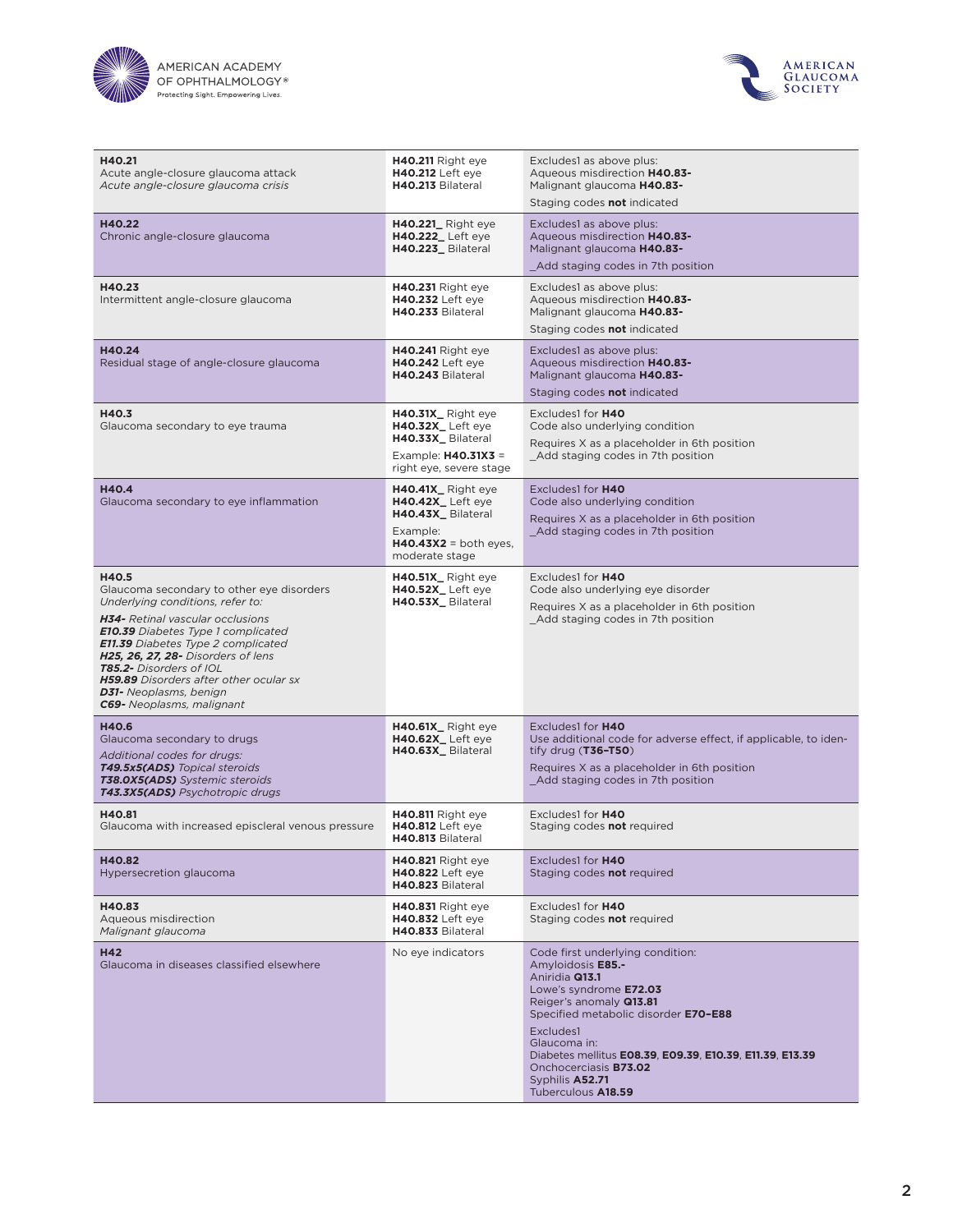



| H21.82<br>Plateau iris syndrome (post-iridectomy)<br>(postprocedural)                                                                                                                                                                                                                     | No eye indicators                                                                                                                                                    | Staging codes not required                                                                                                                                                                                               |
|-------------------------------------------------------------------------------------------------------------------------------------------------------------------------------------------------------------------------------------------------------------------------------------------|----------------------------------------------------------------------------------------------------------------------------------------------------------------------|--------------------------------------------------------------------------------------------------------------------------------------------------------------------------------------------------------------------------|
| Q15.0<br>Congenital glaucoma<br>Axenfeld's anomaly<br><b>Buphthalmos</b><br>Glaucoma of childhood<br>Glaucoma of newborn<br>Hydrophthalmos<br>Keratoglobus, congenital, with glaucoma<br>Macrocornea with glaucoma<br>Macrophthalmos in congenital glaucoma<br>Megalocornea with glaucoma | No eye indicators                                                                                                                                                    | Excludes1<br>Congenital nystagmus (H55.1)<br>Ocular albinism (E70.31-)<br>Optic nerve hypoplasia (H47.03-)<br>Retinitis pigmentosa (H35.52)                                                                              |
| H44.51<br>Absolute glaucoma                                                                                                                                                                                                                                                               | <b>H44.511</b> Right eye<br><b>H44.512</b> Left eye<br>H44.513 Bilateral                                                                                             |                                                                                                                                                                                                                          |
| T81.31<br>Disruption of external operations (surgical) wound,<br>not elsewhere classified<br>Dehiscence of operation wound NOS                                                                                                                                                            | No eye indicators<br>T81.31X (ADS)                                                                                                                                   | Use additional code to identify specified condition resulting<br>from the complication.<br>In 7th digit use alpha character, one time only for each:<br>A (initial encounter)<br>D (subsequent encounter)<br>S (sequela) |
| T81.83<br>Persistent postprocedural fistula                                                                                                                                                                                                                                               | No eye indicators<br>T81.83X (ADS)                                                                                                                                   | In 7th digit use alpha character, one time only for each:<br>A (initial encounter)<br>D (subsequent encounter)<br>S (sequela)                                                                                            |
| H59.4<br>Inflammation (infection) of postprocedural blebitis<br>Post procedural blebitis                                                                                                                                                                                                  | No eye indicators<br>H59.41 Stage 1 (blebitis only)<br>H59.42 Stage 2 (blebitis + anterior chamber reaction)<br>H59.43 Stage 3 (blebitis associated endophthalmitis) |                                                                                                                                                                                                                          |
| H44.42<br>Hypotony of eye due to ocular fistula                                                                                                                                                                                                                                           | <b>H44.421</b> Right eye<br><b>H44.422</b> Left eye<br>H44.423 Bilateral                                                                                             |                                                                                                                                                                                                                          |
| H44.41<br>Flat anterior chamber hypotony of eye                                                                                                                                                                                                                                           | <b>H44.411</b> Right eye<br><b>H44.412</b> Left eye<br>H44.413 Bilateral                                                                                             |                                                                                                                                                                                                                          |
| T85.39<br>Other mechanical complication of other ocular<br>prosthetic devices, implants, and grafts                                                                                                                                                                                       | <b>T85.390 Right orbit</b><br>T85.391 Left orbit<br>T85.398 Other<br>complication                                                                                    | In 7th digit use alpha character, one time only for each:<br>A (initial encounter)<br>D (subsequent encounter)<br>S (sequela)                                                                                            |
| T49.5X5<br>Adverse effect of ophthalmological drugs and<br>preparations                                                                                                                                                                                                                   | T49.5X5 (ADS)                                                                                                                                                        | In 7th digit use alpha character, one time only for each:<br>A (initial encounter)<br>D (subsequent encounter)<br>S (sequela)                                                                                            |
| H <sub>10</sub> .01<br>Acute follicular conjunctivitis                                                                                                                                                                                                                                    | H10.011 Right eye<br><b>H10.012</b> Left eve<br>H10.013 Bilateral                                                                                                    |                                                                                                                                                                                                                          |
| T50.2X5<br>Adverse effect of carbonic anhydrase inhibitors                                                                                                                                                                                                                                | T50.2X5 (ADS)                                                                                                                                                        | In 7th digit use alpha character, one time only for each:<br>A (initial encounter)<br>D (subsequent encounter)<br>S (sequela)                                                                                            |
| T49.5X6<br>Adverse effect of<br>Underdosing of ophthalmological drugs and<br>preparations                                                                                                                                                                                                 | T49.5X6 (ADS)                                                                                                                                                        | In 7th digit use alpha character, one time only for each:<br>A (initial encounter)<br>D (subsequent encounter)<br>S (sequela)                                                                                            |

Disclaimer and Limitation of Liability: All information provided by the American Academy of Ophthalmology, its employees, agents, or representatives<br>participating in the Academy's coding service is as current and reliable advice. You should seek legal and/ or accounting advice if appropriate to your situation. Coding is a complicated process involving continually changing rules<br>and the application of judgment to factual situations. The Acad

© 2019 American Glaucoma Society and American Academy of Ophthalmology

All rights reserved. No part of this publication may be reproduced, stored in a retrieval system or transmitted in any form or by any means, electronic, mechanical, photocopying, recording or otherwise, without prior written permission from the publisher.